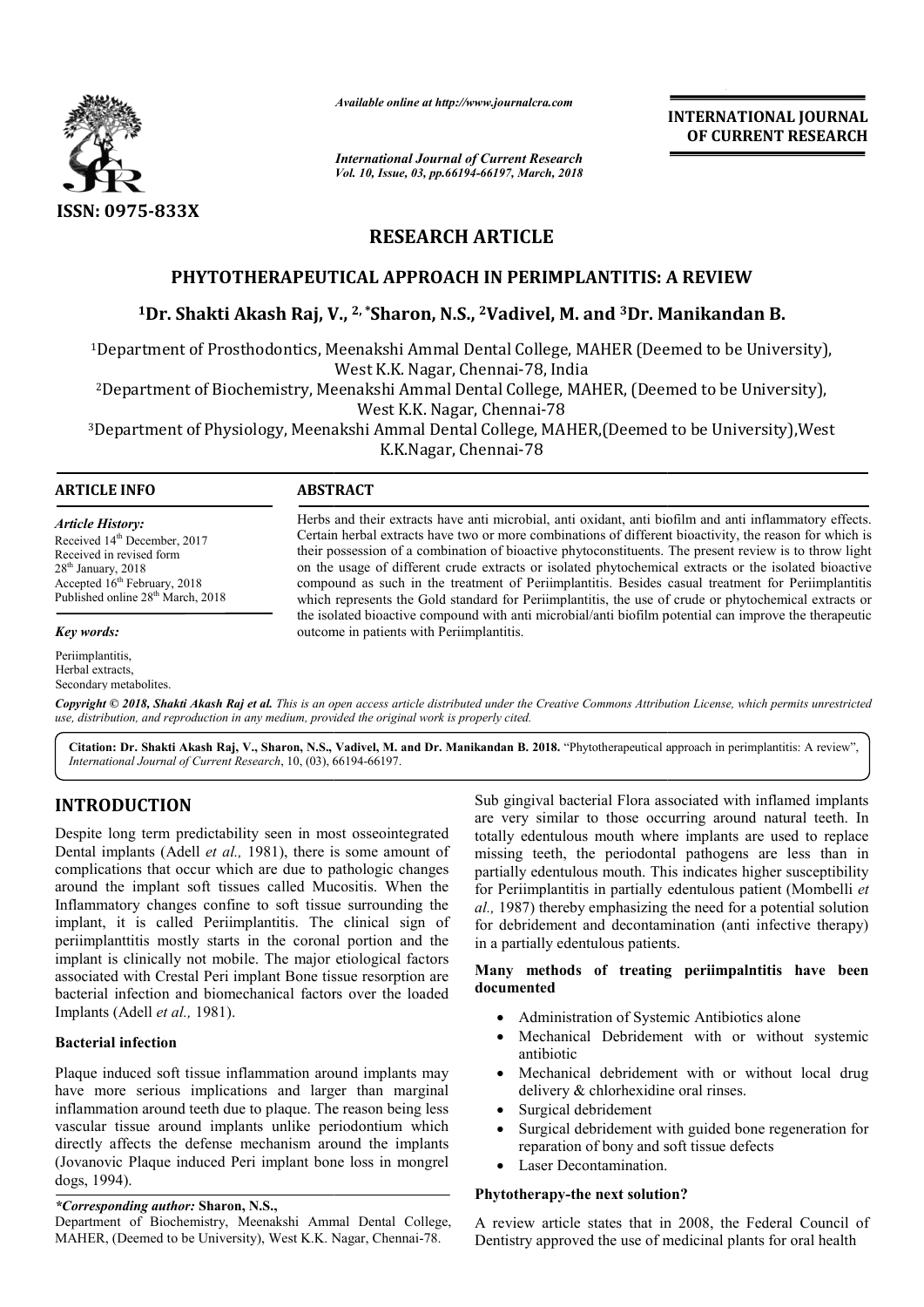|  | Table 1. Plant extracts with antimicrobial potential used on implant surface microflora |  |  |  |  |  |  |  |  |
|--|-----------------------------------------------------------------------------------------|--|--|--|--|--|--|--|--|
|--|-----------------------------------------------------------------------------------------|--|--|--|--|--|--|--|--|

| Extract                                              | Effect        | Implant placement organisms                                            | Reference                                              |
|------------------------------------------------------|---------------|------------------------------------------------------------------------|--------------------------------------------------------|
| Wormwood extract                                     | Antimicrobial | Staphylococcus aureus                                                  | (Bahareh Nazemi Salman et al., 2017).                  |
| Essential oil (EO) of Ziziphora clinipoodioides      | Antimicrobial | Staphylococcus aureus                                                  | (Binit Shrestha ML et al., 2012)                       |
| Proteflazid extract                                  | Antimicrobial | Streptococcus sanguinis, Staphylococcus warneri and Kocuria kristinae, | (Binit Shrestha ML et al., 2012)                       |
| Natural procyanidin extract (from white grape seeds) | Antimicrobial | Staphyloccus aureus.                                                   | (Bahareh Nazemi Salman et al., 2017).                  |
| Acacia gum                                           | Antimicrobial | Streptococcus fecalis Porphyromonas gingivalis & Prevotella intermedia | (Ananieva MM et al., 2017; Gunjan Kumar et al., 2013). |
| Rosemary extracts (Dentrifice)                       | Antimicrobial | Sreptococcus mutans, Streptococcus oralis and Lactobacillus rhamnosus  | (Badreldin H.Ali et al., 2009).                        |

#### **Table 2. Bioactive compounds and its effect on the microflora of Dental implant surface**

| Isolated active principles                    | Class                             | Effect                                                                                                                                                     | Source                    | Mode of action                                                                                    | Ref                                                                        |
|-----------------------------------------------|-----------------------------------|------------------------------------------------------------------------------------------------------------------------------------------------------------|---------------------------|---------------------------------------------------------------------------------------------------|----------------------------------------------------------------------------|
| Icariin                                       | Flavonol<br>(a type of flavonoid) | Osteoblastic, anti osteoporotic, anti osteoclastic anti<br>microbial, anti inflammatory, anti cyclooxygenase, and<br>anti inducible nitric oxide synthases | Epimedium<br>(barrenwort) | A.Phosphodiesterase 5 (PDE5) inhibitor<br>B. Enhances the production of bioactive<br>nitric oxide | (Marjorie Murphy Cowan ., 1999; Qiang<br>Wang, Xiaoying Wanget al., 2012). |
| Terpinen-4-ol linalool and<br>alpha-terpineol | Terpenoid                         | anti bacterial                                                                                                                                             | tea tree oil              | Destroys the bacterial cell wall                                                                  | (Nathan S Bryan ., 2015)                                                   |

#### **Table 3. Multiple uses of frequently used Phenolics present in Essential oil**

| Phytoconstituent    | $\bigcap$ ass | Effect                          | Herbal source                               | Uses                                                                                                                                                                                                                       | Rei                  |
|---------------------|---------------|---------------------------------|---------------------------------------------|----------------------------------------------------------------------------------------------------------------------------------------------------------------------------------------------------------------------------|----------------------|
| Eugenol             | Phenols       | anti bacterial and anaesthetic  | nutmeg,<br>cinnamon,<br>basil and All spice | dianthus oil, Cloves, With root canal sealers for temporary fillings, pulp (Marcela Agne Alves Valones, Nathan<br>capping, impregnating the dentine with silver nitrate and S Bryan., 2015)<br>disinfection of root canals |                      |
| Thymol and Cavacrol | Phenol        | anti bacterial and anti mycosal | Thyme                                       | Disinfection of root canals in the treatment of pulp necrosis                                                                                                                                                              | (Nathan S Brvan2015) |

care in Brazil. (Bruna Pinto de los Santos *et al.,* 2015) Plants contain primary metabolites like the nutritive protein, carbohydrate, Lipids, vitamins and minerals which serve as nutrients for their survival and non nutritive secondary metabolites like alkaloid, Terpenoid, Flavanoid, Sapponins and Tannins which are present in them to protect them and enable them to fight for their survival against the pest. These tiny hidden gold mines of plants are being exploited today by human beings and many have proved to be good source of drugs. Few among the many are used in dentistry today. Many studies with the evaluation of the antimicrobial efficacy of different parts of the plant extracts or the isolated phytochemical extracts or the isolated bioactice compound as such has paved the way for their successfull entry as components into dental gels, tooth paste, mouth rinse etc (Ramisetty Sabitha Devi *et al.,* 2013; Anna Szyszkowska Joanna Koper *et al.,* 2010; Bahareh Nazemi Salman *et al.,* 2017).

#### **Secondary metabolites in dentistry**

#### **Phenolics**

These include the plant phenolics which in turn includes the subgroups phenolics acids, flavonoids, tannins and the less common stilbenes and lignans, (Marjorie Murphy Cowan 1999) etc.

Though we have an exhaustive list of examples two are listed in Table. 1 as recent studies have proved them to be involved in Periimplantitis and other phytoconstituents important in dentistry frequently used are listed in Table .2

### **Flavonoids**

Icariin which is a flavonol (a type of flavonoid) with effective delivery vehicles and proper dosage could facilitate bone graft before implantation, promote osseointegration after implantation by activating Bone Morphogenetic Protein (BMP) signaling pathways, and inhibit inflammation. The enhanced release of Nitric oxide caused by this active compound shows enormous promise in infections, specifically against antibiotic-resistant bacteria through the formation of Reactive Nitrogen Oxide Species (RNOS) intermediates which at optimal concentration can react with aminoacid residues of bacterial proteins and destroy the cell wall (Qiang Wang *et al.,* 2012; Nathan, 2015).

## **Terpenoids**

Terpenoids are also called as "isoprenoids". They constitute one of the largest families of natural products (Nathan, 2015) Terpinen-4 –ol, linalool and alpha-terpineol were the terpenoids with antibacterial activity isolated from tea tree oil (Marjorie Murphy Cowan, 1999; Warnke *et al.,* 2009).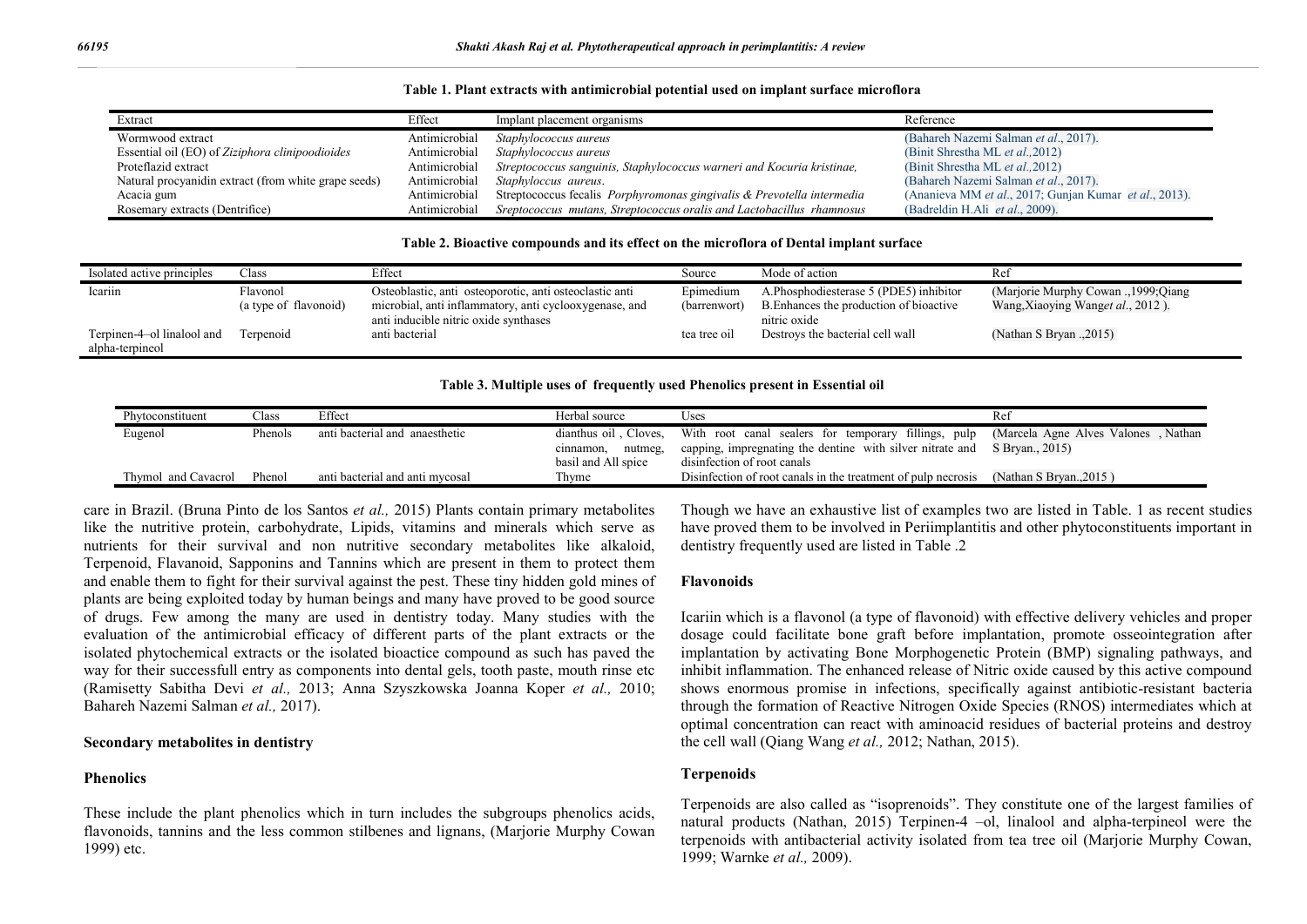## **Essential oils**

Studies done on the evaluation of antimicrobial effect of the essential oils like the dianthus oil, eucalyptus oil and peppermint oil have proved the inability of the microorganisms to resist and also exhibits a synergistic effect in combination with an antibiotic (Warnke *et al.,* 2009). Some of the popular, most common essential phenolic constituents of the EO also have other uses as shortlisted in Table. 3. According to a recent study, microencapsulation, of all the formulations in alginate have been proved to be best choice for increasing the use of EOs though they can also be prepared in liquid forms (emulsions, micelles, liquid solutions etc.), semi-liquid forms (gels, liposome, etc.) or solid forms (microcapsules or microspheres) (Emad *et al.,* 2013).

## **Dental gels and tooth pastes**

# **The aloe vera tooth gel and the toothpastes**

The aloe vera tooth gel and the toothpastes were equally effective against Candida albicans, Streptococcus mutans**,** Lactobacillus acidophilus**,** Enterococcus faecalis**,** *Prevotella intermedia* and *Peptostreptococcus anaerobius*. Aloe vera tooth gel also has an enhanced antibacterial effect against *S. mitis.* A review suggested the potential of using aloe vera with its antibacterial, antifungal and antiviral properties because of its bioactive compounds like anthraquinones: aloe emodin, aloetic acid, aloin, anthracine, anthranol, barbaloin, chrysophanic acid, ethereal oil, ester of cinnamonic acid, isobarbaloin, and resistannol. In relatively small concentrations, together with the gel fraction, these anthraquinones provide analgesic, antibacterial, antifungal, and antiviral activities; in high concentrations, they could be toxic (George *et al.,* 2008).

## **Bioadhesive gel mixture**

In a recent study, a gel consists of an original mixture of compounds with specific adhesive function (Poly Vinyl Pyrrolidone copolymer, cellulose gum hydrated silica), those with antiseptic action (Cetyl pyridinium Chloride and Triclosan) and those with antioxidant and anti phlogistic properties which includes combined essential oils of Melaleuca alternifolia, Thymus vulgaris and Commiphora myrrha mixture of Cytilpyridinium chloride, Triclosan and essential oils, essential oils are included; which have shown healing and antioxidant activity (Roncati Marisa *et al.,* 2015).

# **CONCLUSION**

Recent studies conducted with a combination of two or more extracts on the implant surfaces as adjuvants proved successful and opens a way for the trial with phytochemical bioactive compound. Moreover, the extensive studies of these extracts with different class of active principles in them will further hint their possible pharmaceutical exploration in the field of dentistry, where a combined effect of herbs with antibacterial, antibiofim activity, anti-inflammatory and antioxidant activity can be certainly beneficial on the inflamed implants. More insight into this might direct the development of better strategies including further Optimization of combined use of either the isolated bioactive principles or herbal extracts which will be more effective when used alone or synergistically with synthetic compounds to combat Periimplantitis.

# **REFERENCES**

- Adell, Lekholm, Rockler, 1981. A 15 yr old study of osseointegrated implants in treatment of edentulous jaw. *International Journal of Oral Surgery,* (10): 387
- Ananieva, M.M., Faustova, M.O., Ya.Basarab, O., Loban GA. 2017. Antimicrobial effect of proteflazid extract on microflora of per-implant areas in infections and inflammatory complications after dental implantation. *Zaporozhye medical journal,* 19. (No.6): 809-812.
- Anna Szyszkowska Joanna Koper, Joanna Szczerba, Marta Pulawska, Dominika Zajdel, 2010. The use of medicinal plants in dental treatment. *Herba polonica,* Vol.56 (No.1).
- Badreldin H. Ali, Amal Ziada, Gerald Blunden, 2009. Biological effects of gum Arabic: A review of some recent research, *Food and Chemical Toxicology*, l;(47)1-8
- Bahareh Nazemi Salman,Surena Vahabi, Mahshid Mohebbi Rad, 2017. Use of Herbs and Medicinal Plants in Dentistry: A Review. *Journal of Dental School,* 35(2):133- 149.
- Binit Shrestha, M.L., Srithavaj Theerathavaj, Sroisiri Thaweboon and Boonyanit antimicrobial effects of grapeseed extract on Periimplantitis microflora in craniofacial implants. *Asian Pacific Journal of Tropical Biomedicine*, 2(10):822-825.
- Bruna Pinto de los Santos, Luiz Alberto Kanis,Jefferson Ricardo Pereira, 2015. Herbal medicines in dentistry:history obtainment methods and properties of Copaifera multijuga hayne and Baccharis dracunculifolia dc *Journal of Research in Dentistry,* Vol3.(No.6):859-868
- Clinical Periodontology by Caranza 9<sup>th</sup> Edition, 2001:931-934
- Emad A.Soliman, Ahmed Y, EI-Moghazyl, Mohammed, S. Mohy El-Din, Magdy A., Massoud, 2013. Microencapsulation of Essential oils within Alginate: Formulation and *invitro* evaluation of Antifungal Activity*. Journal of Encapsulation and Adsorption, Sciences,* (3):48- 55
- Farzane Pakdel, Shima Ghasemi, Amirreza Babaloo, Yousef Javadzadeh, Rosa Momeni, Milad Ghanizadeh, Seyyed Reza Moaddab, Farzad Yeganeh Fathi, 2017. Anti bacterial Effects of Garlic extracts and Ziziphora Essential Oil on Bacteria associated with Periimplantitis. *Journal of Clinical and Diagnostic Research,* 11(4)ZC16-ZC19
- George, D., Bhat, S.S., Antony, B. 2008. Comparative evaluation of the antimicrobial efficacy of alo vera tooth gel and two popular commercial toothpastes :An *invitro* study*.* General Dentistry, 238-40[Pubmed].
- Gunjan Kumar, Md.Jalaluddin,Purnendu Rout, Rajat Mohanty, C.L. Dileep, 2013. Emerging Trends of Herbal Care in Dentistry. *Journal of Clinical And Diagnostic Research,* 7(8):1827-1829.
- Jovanovic Plaque induced Peri implant bone loss in mongrel dogs. A Clinical, radiological, microbial, Histologic study University of California, Los Angels, Masters of Science Thesis, 1994.
- Marcela Agne Alves Valones, Jane Sheila Higino, Paulo Roberto Eleuterio Souza, Sergio Crovella, Arnaldo de Franca Caldas Junior, 2016. Alessandra de Albuquerque Tavares Carvalho Dentifrice containing Extract of Rosmarinus officinalis Linn: An Antimicrobial Evaluation. *Brazilian Dental Journal,* 27(5):497-501
- Marjorie Murphy Cowan, 1999. Plant Products as Antimicrobial agents, *Clinical Microbiology Reviews* October, Vol.12 (No.4) :564-582.